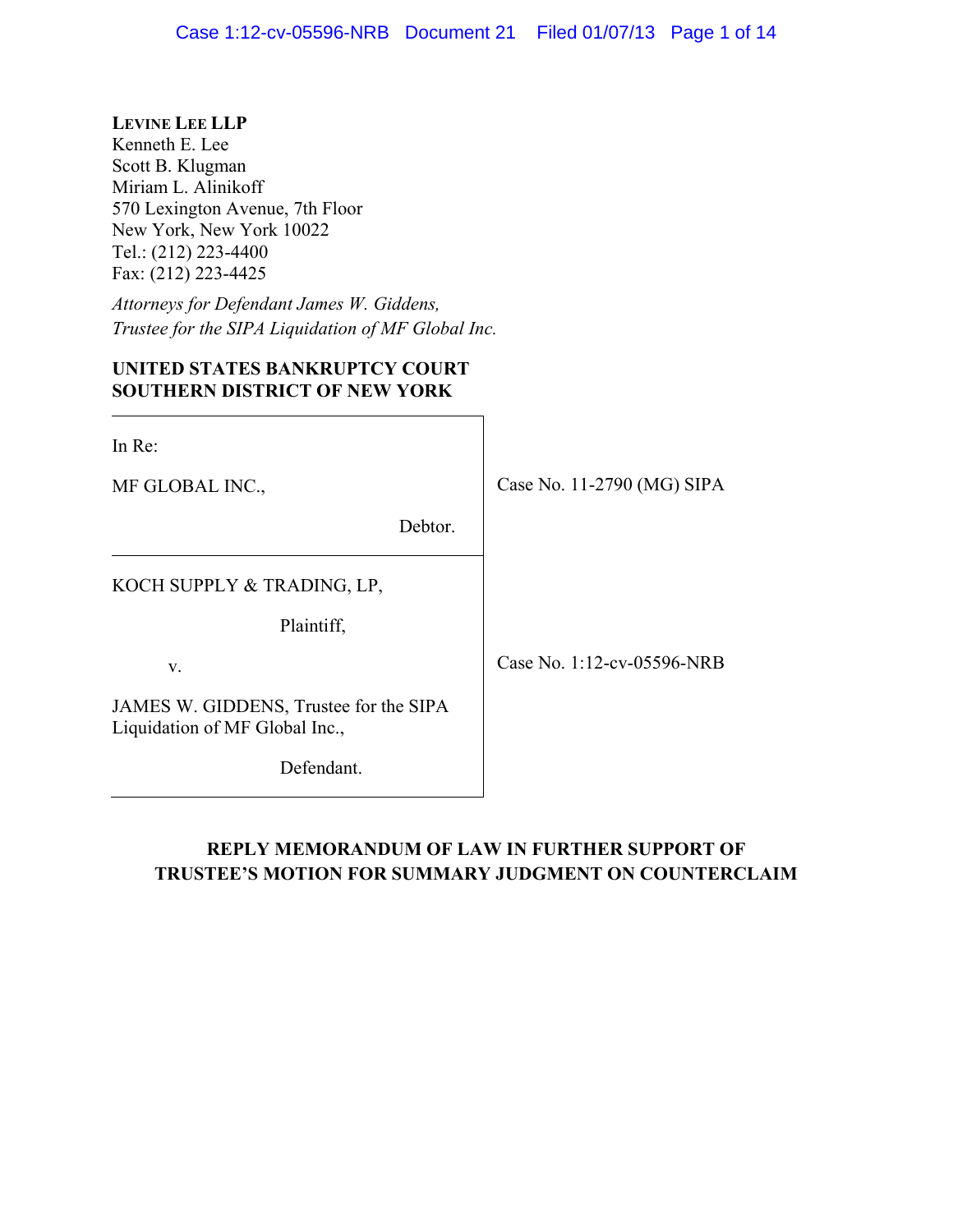# **TABLE OF CONTENTS**

| I. THE CFTC'S INTERPRETATION OF PART 190.08 IS CONTROLLING BECAUSE IT IS NEITHER    |
|-------------------------------------------------------------------------------------|
| A. KS&T Has Failed to Establish that the CFTC's Interpretation Is Inconsistent with |
| B. KS&T's Assertion that the CFTC's Interpretation Does Not Reflect Its Fair and    |
| II. THE CFTC'S INTERPRETATION OF PART 190.08 IS NOT PRECLUDED BY EITHER THE LEGAL   |
|                                                                                     |
|                                                                                     |
| 10                                                                                  |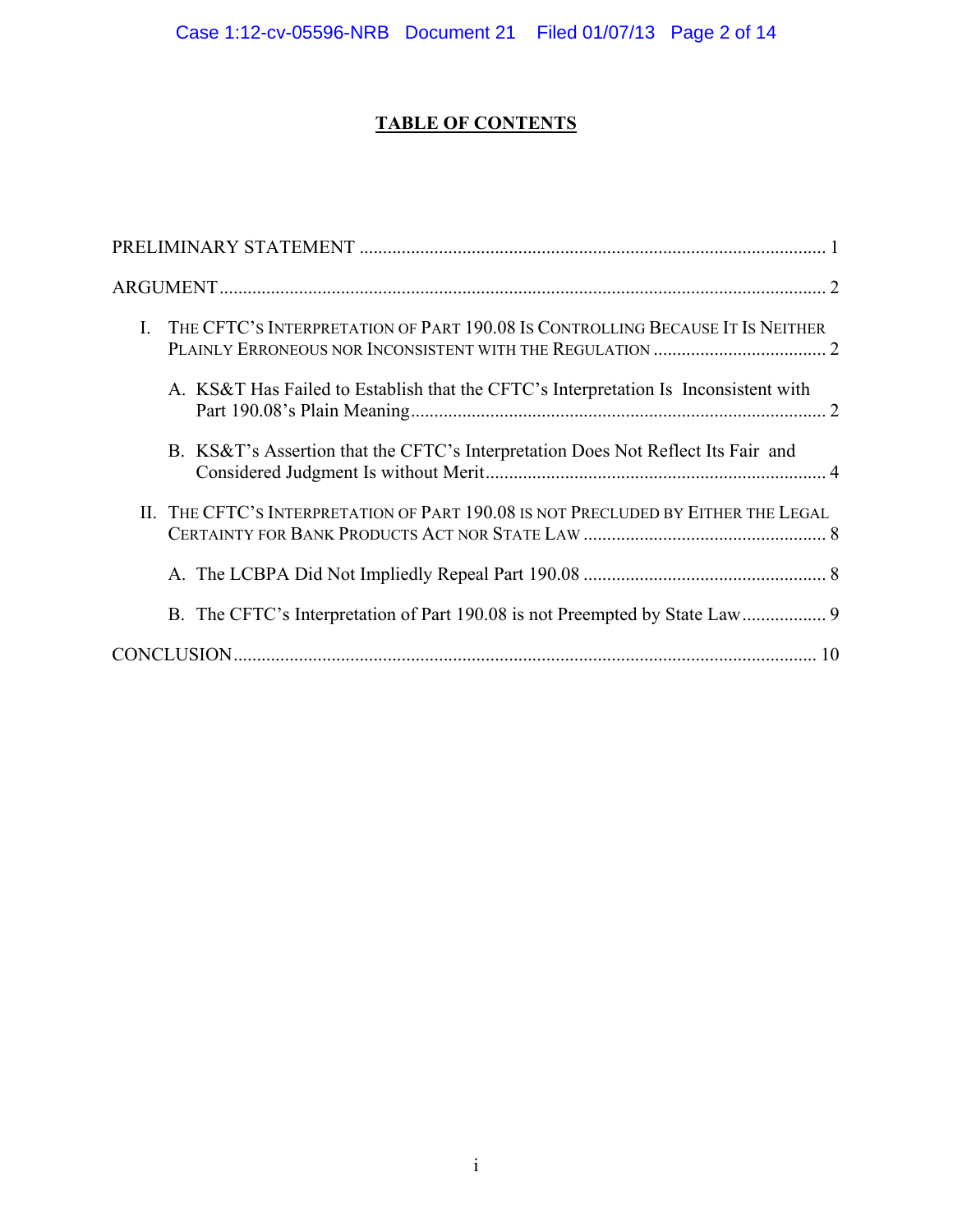## **TABLE OF AUTHORITIES**

## **CASES**

| 2 Tudor City Place Assocs. v. 2 Tudor City Tenants Corp., |  |
|-----------------------------------------------------------|--|
| Auer v. Robbins,                                          |  |
| Chase Bank USA, N.A. v. McCoy,                            |  |
| Chevron v. Natural Res. Def. Council, Inc.,               |  |
| Forest Grove Sch. Dist, v. T.A.,                          |  |
| Rock of Ages Corp. v. Sec'y of Labor,                     |  |
| Talk Am, Inc. v. Mich. Bell Tel. Co.,                     |  |
| TRW Inc. v. Andrews,                                      |  |
| Wyeth v. Levine,                                          |  |
| <b>STATUTES &amp; RULES</b>                               |  |
|                                                           |  |
|                                                           |  |
|                                                           |  |
|                                                           |  |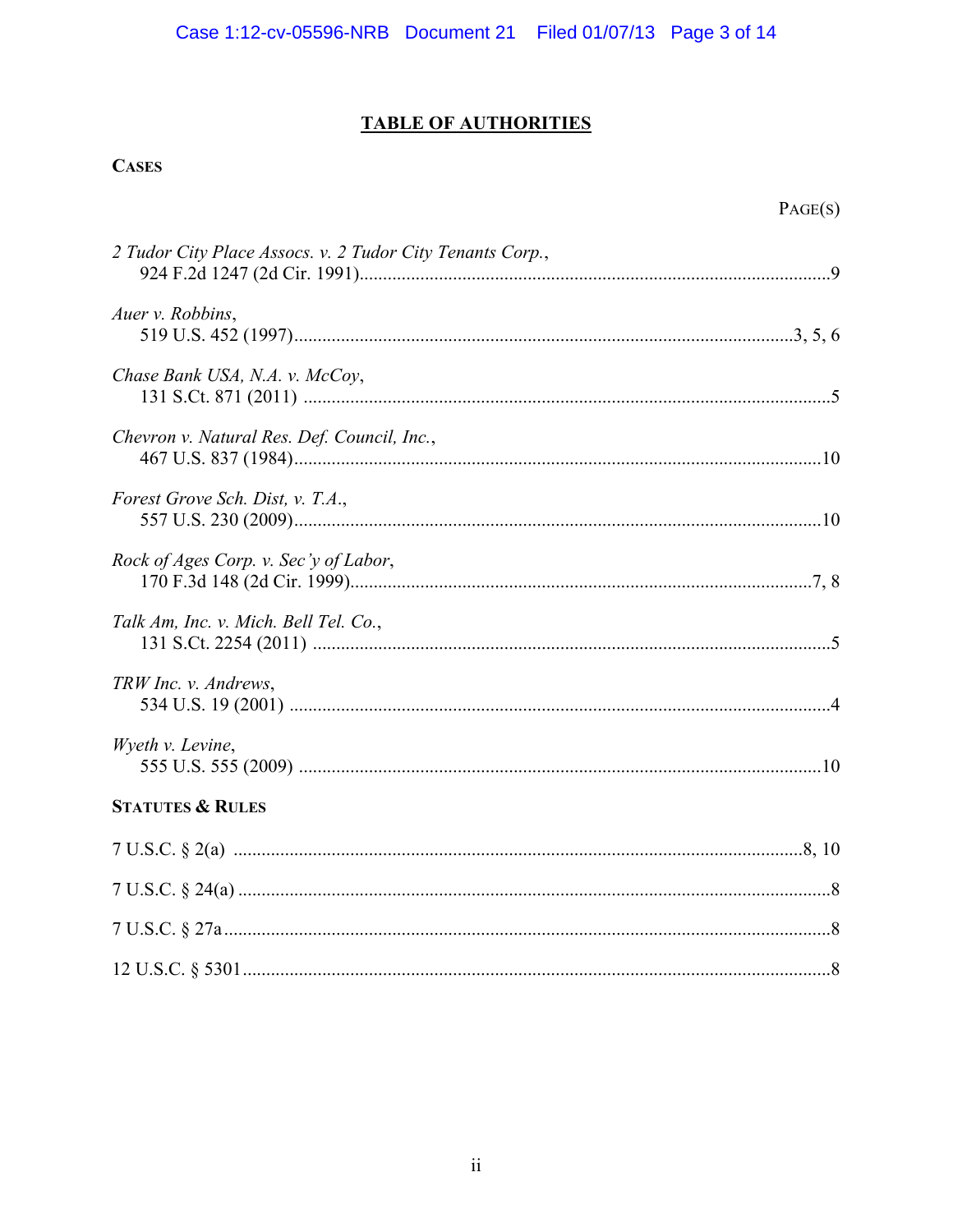## **REGULATIONS**

| LEGISLATIVE AND ADMINISTRATIVE MATERIALS |  |
|------------------------------------------|--|
|                                          |  |
|                                          |  |
|                                          |  |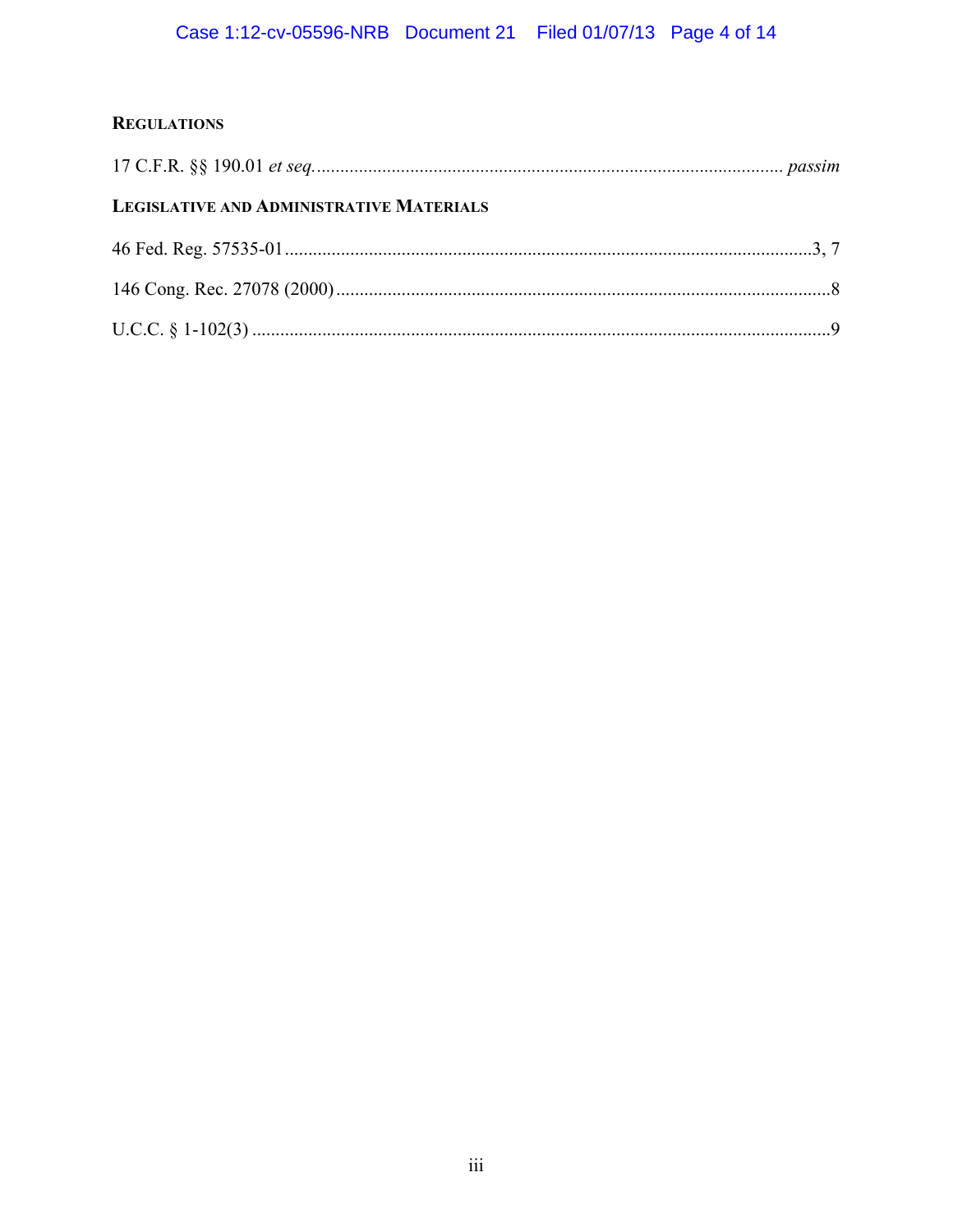#### Case 1:12-cv-05596-NRB Document 21 Filed 01/07/13 Page 5 of 14

James W. Giddens (the "Trustee"), as Trustee for the liquidation of MF Global Inc. ("MFGI" or "Debtor") under the Securities Investor Protection Act ("SIPA"), 15 U.S.C. §§ 78aaa *et seq*., by and through his undersigned counsel, respectfully submits this reply memorandum of law in further support of his Motion for Summary Judgment on the Trustee's Counterclaim for declaratory relief.

## **PRELIMINARY STATEMENT**

<span id="page-4-0"></span>The Trustee's motion for summary judgment should be granted pursuant to 17 C.F.R. § 190.08(a)(1)(i)(E) ("Part 190.08"). Part 190.08, and the Commodity Futures Trading Commission's (the "CFTC") controlling interpretation thereof, dictate that the "full proceeds" of the letter of credit posted by KS&T as margin in support of its futures trading with MFGI (the "30.7 LOC") are property of the MFGI customer estate subject to pro rata distribution.

In an attempt to divert the Court's attention from the Trustee's efforts to enforce the *statutory right* of the MFGI customer estate under Part 190.08, KS&T attacks the viability of the Trustee's *contractual rights* to enforce the terms of the 30.7 LOC—such arguments, however, are misplaced where the Trustee does not seek recovery from the issuing bank on the 30.7 LOC and where Part 190.08 does not require him to do so. Also in the vein of distraction, KS&T, rather heedlessly, accuses the Trustee and the CFTC of concocting a "scheme to leverage monies from KS&T." (KS&T Br. in Opposition ("KS&T Opp.") at 1, 3 [ECF No. 43].)

Such tactics, of course, fall flat in the face of the Part 190.08's plain language and the CFTC's controlling interpretation thereof, both of which mandate equal treatment of customers in a futures commission merchant ("FCM") liquidation. In light of this guiding principle, KS&T's arguments that the CFTC's interpretation exceeds the scope of its authority,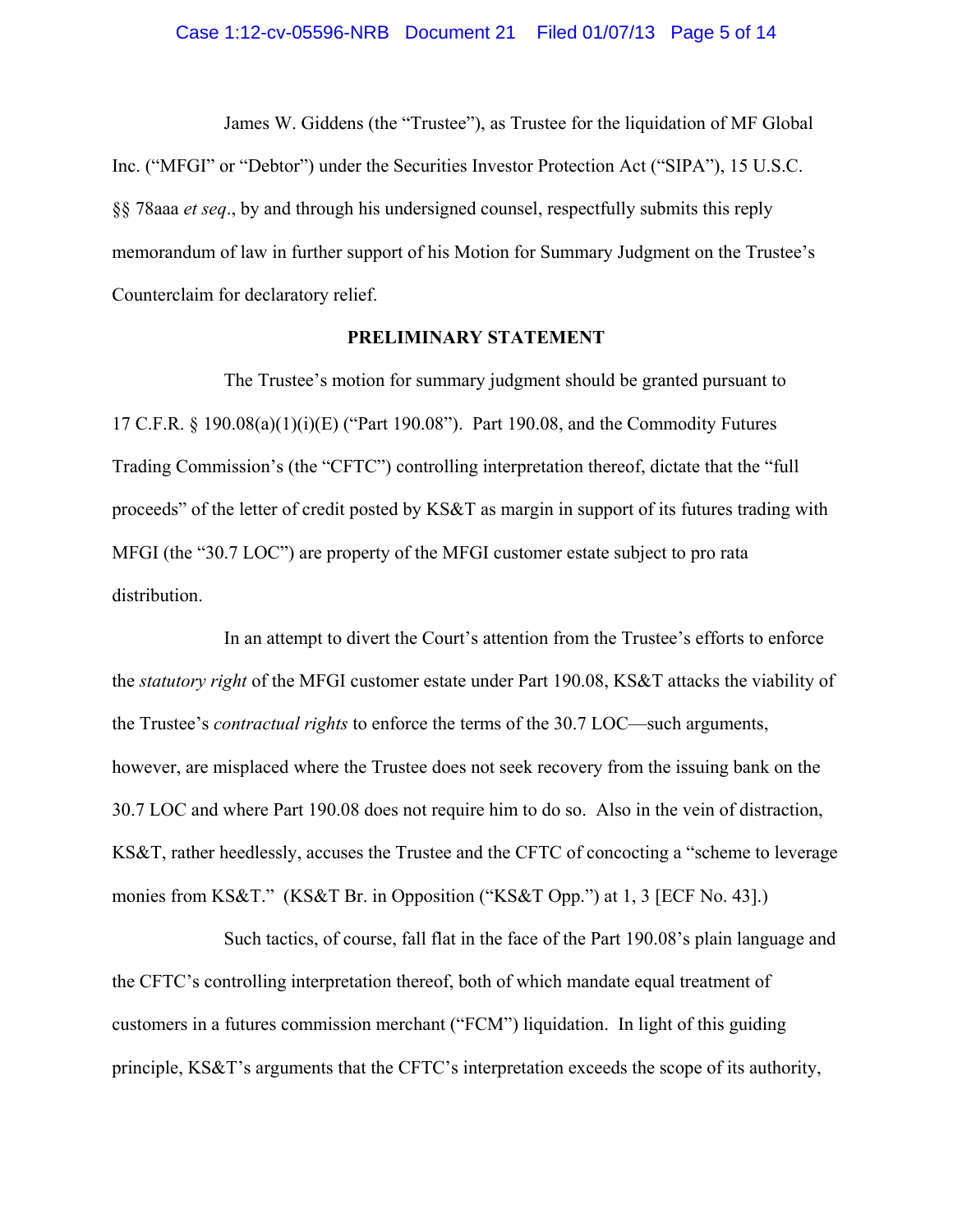or that some unidentified semblance of state law trumps application of Part 190.08, are meritless. Instead, the Trustee, in exercise of his fiduciary obligations to the former customers of MFGI, respectfully submits that Part 190.08 requires inclusion of the 30.7 LOC's "full proceeds" in the customer estate and that summary judgment in favor of the Trustee is therefore appropriate.

## **ARGUMENT**

## <span id="page-5-1"></span><span id="page-5-0"></span>**I. THE CFTC'S INTERPRETATION OF PART 190.08 IS CONTROLLING BECAUSE IT IS NEITHER PLAINLY ERRONEOUS NOR INCONSISTENT WITH THE REGULATION**

KS&T's contention that the Court should not defer to the CFTC's interpretation

under *Auer v. Robbins*, 519 U.S. 452 (1997), is meritless where that interpretation is (i) consistent with the regulation's plain language and (ii) reflects the CFTC's fair and considered

<span id="page-5-2"></span>judgment.

## **A. KS&T Has Failed to Establish that the CFTC's Interpretation Is Inconsistent with Part 190.08's Plain Meaning**

KS&T contends that the CFTC's interpretation is not entitled to *Auer* deference because the CFTC's interpretation of Part 190.08 renders the regulation inconsistent with the unambiguous meaning of the word "proceeds" contained therein. (KS&T Opp. at 12.) But it is KS&T's own proposed construction of Part 190.08—which would include as customer property *only* the proceeds of a letter credit drawn in accordance with its terms—that ignores the regulation's plain meaning.

Most notably, KS&T ignores the fact that the Trustee here is seeking to enforce his *statutory rights* under Part 190.08, not the Debtor's *contractual rights* under the 30.7 LOC. In so ignoring, KS&T—not the CFTC or the Trustee—seeks to rewrite the plain language of Part 190.08 by importing the *conditions* of the 30.7 LOC into the regulation even though they do not appear on its face. For example, Part 190.08 unconditionally directs the Trustee to obtain the "full proceeds" of the 30.7 LOC, yet KS&T would have the Court require an event of default as a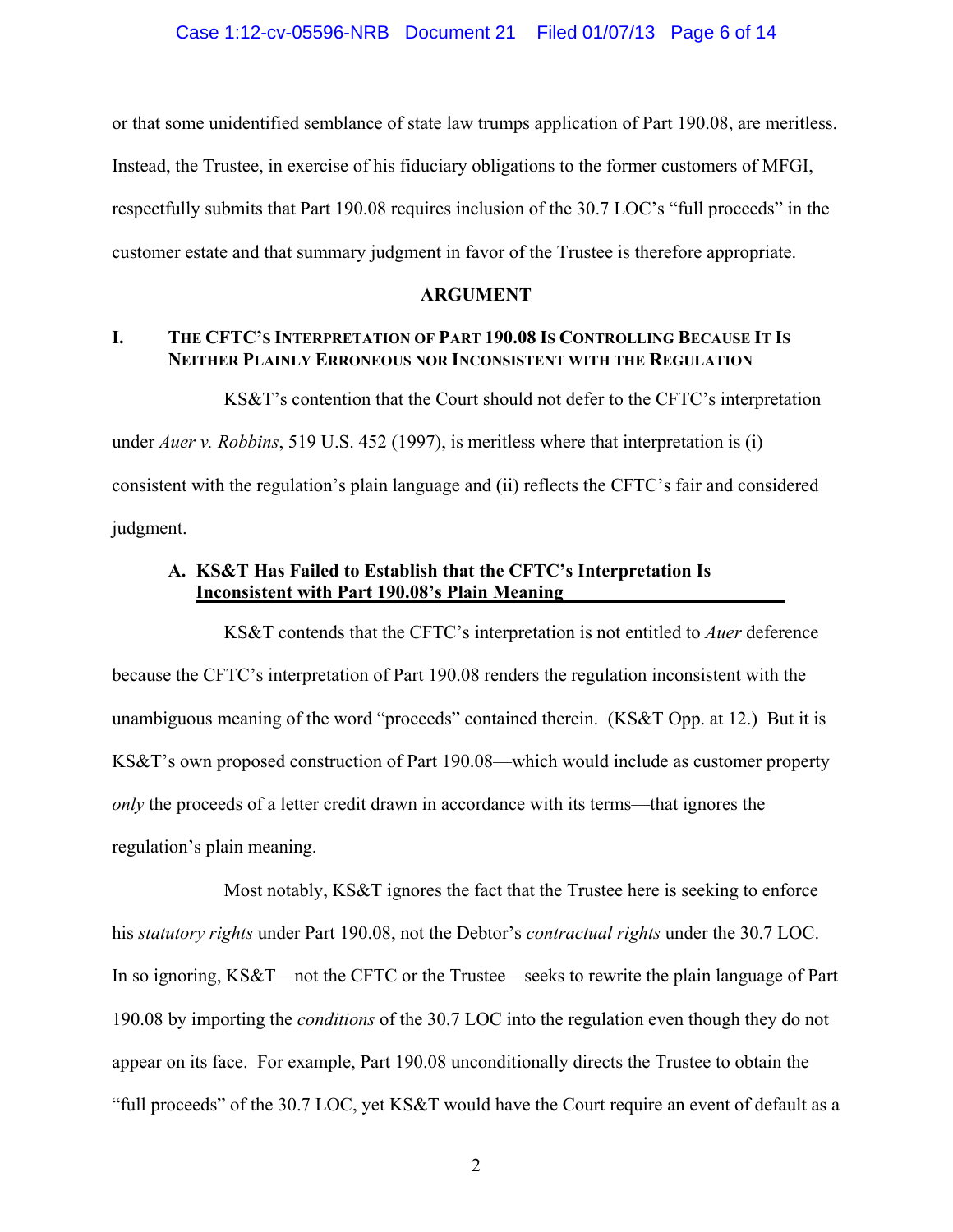#### Case 1:12-cv-05596-NRB Document 21 Filed 01/07/13 Page 7 of 14

condition precedent to collection. Similarly, despite the absence of any limitation on the party from whom the Trustee can collect the "full proceeds," KS&T asserts that this Court should read in a requirement that the Trustee must collect from the issuing bank, as opposed to the customer that posted the letter of credit as margin. Also, despite the regulation's plain language, KS&T seeks to apply the 30.7 LOC's expiration date to the Trustee's ability to collect the "full proceeds" thereof *from KS&T*—notwithstanding the fact that the Trustee's unconditional right to those proceeds vested upon commencement of MFGI's liquidation because the 30.7 LOC was "received, acquired or held to margin . . . [KS&T's] commodities contract." KS&T's attempted revisions to Part 190.08's plain language do not withstand the Court's independent interpretation of the regulation, let alone the deferential standard required by *Auer*. 519 U.S. at 461.

Further, while acknowledging that the Court must reject a literal interpretation that leads to an "absurd result" (KS&T Opp. at 29), KS&T fails to address the implausibility of its own proposed definition of "customer property" to encompasses only property *not* susceptible to inclusion in the MFGI customer estate. (*See* CFTC Stmt. in Support at 10 [ECF No. 40].) Whereas Part 190.08 defines a category of "customer property" subject to pro rata distribution, the property to which this regulation would apply under KS&T's interpretation—the funds received following a certification of default—is not available for distribution to former MFGI customers. Rather, those funds would be owed to clearinghouses to cover trading losses on the customers' accounts. *See* 46 Fed. Reg. 57535-01, 57542, 1981 WL 112816 (Nov. 24, 1981) ("margin payments would not be able to be distributed pro rata" because these funds are owed to the clearinghouse to cover losses). Thus, the incongruity of KS&T's proposed interpretation further refutes its assertion that the Court should overturn the CFTC's interpretation as inconsistent with the regulatory language.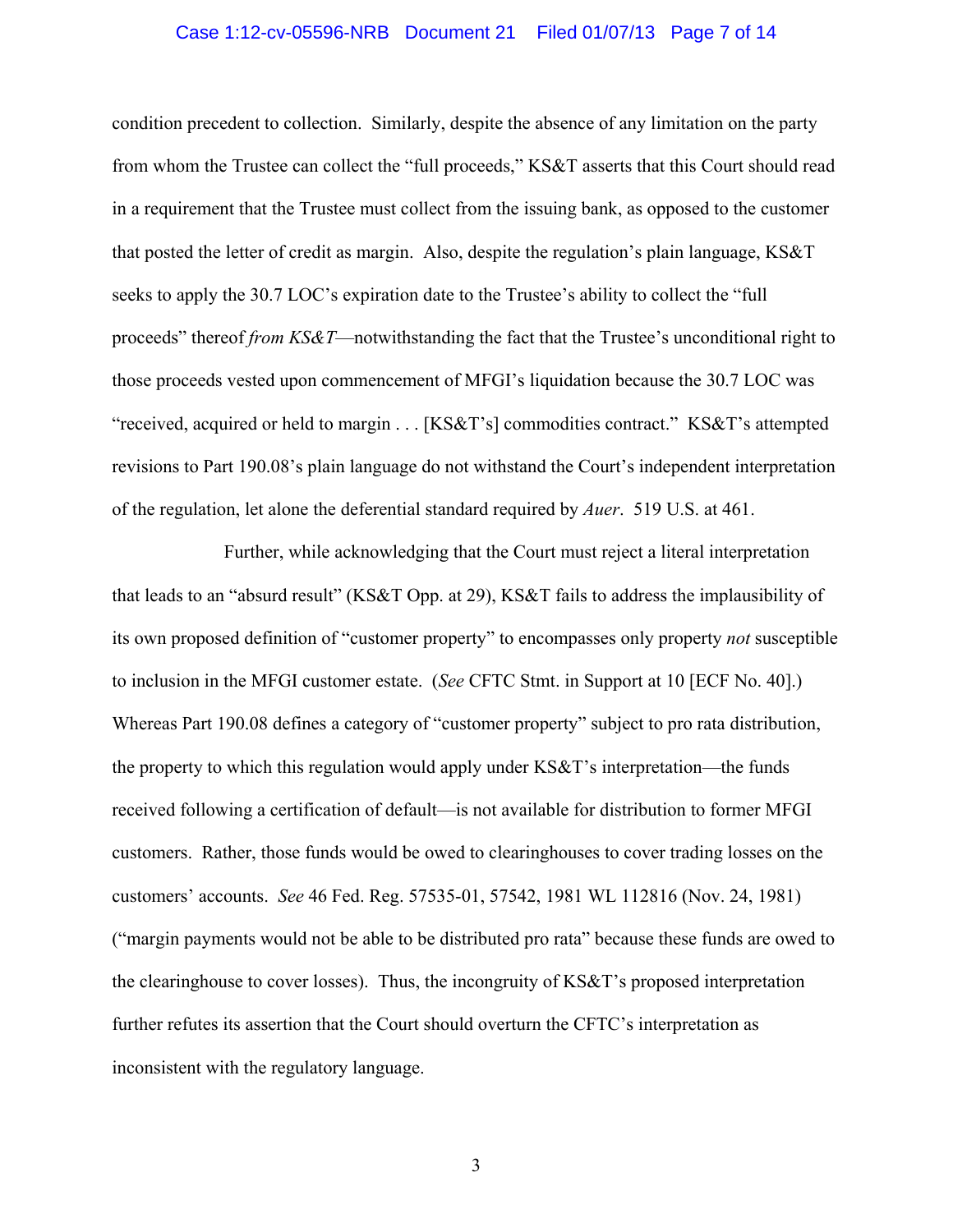#### Case 1:12-cv-05596-NRB Document 21 Filed 01/07/13 Page 8 of 14

Moreover, KS&T's persistent refusal to acknowledge the import of the modifier "full" on the regulation's definition of "proceeds," also undermines its own reliance on the regulation's plain language. Indeed, under KS&T's proposed interpretation of the word "proceeds," the modifier "full" is redundant if "proceeds" is *limited* to the funds that the beneficiary receives from the issuing bank on a letter of credit draw. Moreover, Part 190.08's modification of the word "proceeds" with the word "full" flatly contradicts KS&T's proposed construction because a liquidating trustee would be entitled to only a partial or, as KS&T contends here, no proceeds at all depending on the letter of credit's terms and conditions. (KS&T Mem. in Supp. Mot. at 8 [ECF No. 36].) Because KS&T excises the word "full" from Part 190.08, its contention that the unambiguous language supports its proposed interpretation is baseless. *TRW Inc. v. Andrews*, 534 U.S. 19, 31 (2001) ("[A] cardinal principle of statutory construction" that "a statute ought, upon the whole, to be so construed that, if it can be prevented, no clause, sentence, or word shall be superfluous, void, or insignificant."). As KS&T has not, and cannot, establish that the unambiguous language of Part 190.08 supports its interpretation of the regulation, *Auer* deference is warranted and the CFTC's interpretation of Part 190.08 is controlling.

## <span id="page-7-0"></span>**B. KS&T's Assertion that the CFTC's Interpretation Does Not Reflect Its Fair and Considered Judgment Is without Merit**

In an effort to circumvent *Auer*, KS&T baldly contends, without a shred of support, that the CFTC's interpretation of Part 190.08 does not reflect its fair and considered judgment, but is instead a "forced interpretation" specifically designed to advance the Trustee's litigation position. (KS&T Opp. at 17.) KS&T offers no basis to substantiate this claim, and its *ad hominem* attack on the CFTC's and the Trustee's motives appears designed merely to conceal the flaws in its litigation position. KS&T's assertion that the CFTC's interpretation of Part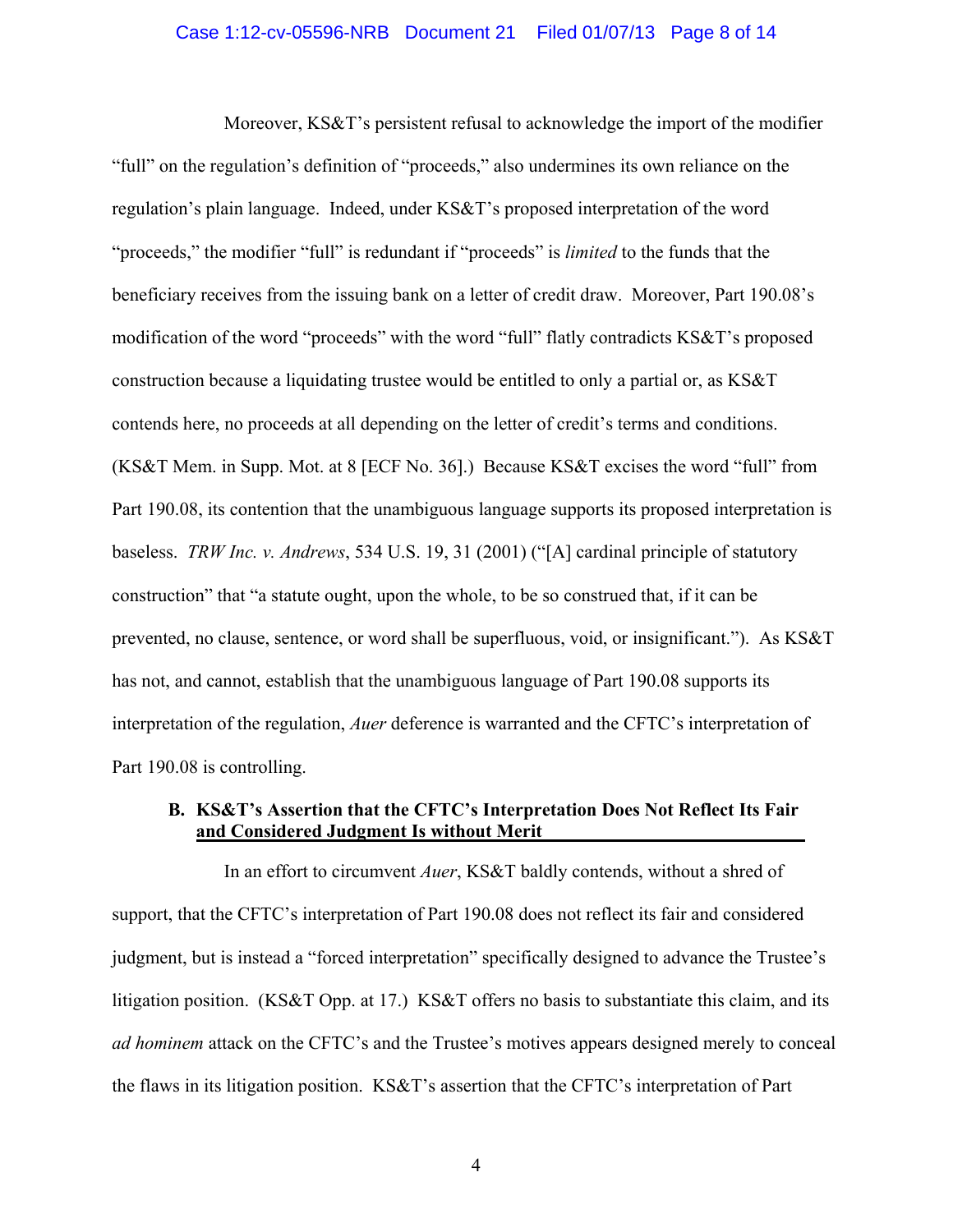### Case 1:12-cv-05596-NRB Document 21 Filed 01/07/13 Page 9 of 14

190.08 is not the product of its fair and considered judgment because it appears in a legal brief is without merit, especially where that interpretation is consistent with the CFTC's interpretation upon adoption of Part 190.08. Moreover, because the interpretation of Part 190.08 submitted by the CFTC in briefing reflects its fair and considered judgment, there is no basis for KS&T to claim it was unaware of the CFTC's treatment of letters of credit under the regulation.

### *1. The CFTC's briefing reflects its fair and considered judgment*

KS&T asserts that this Court should find that the CFTC's interpretation does not reflect its fair and considered judgment merely because it was announced in a brief submitted in this litigation. KS&T ignores the fact that the Supreme Court has rejected this very argument on multiple occasions. The Court has made clear that where an agency's position announced in a legal brief is not a *post hoc* rationalization seeking to justify prior agency action, "there is no reason to suspect that the position the [agency] takes in its *amicus* brief reflects anything other than the agency's fair and considered judgment as to what the regulation required at the time this dispute arose." *Chase Bank USA, N.A. v. McCoy*, 131 S.Ct. 871, 881 (2011); *accord Talk Am, Inc. v. Mich. Bell Tel. Co.*, 131 S.Ct. 2254, 2263 (2011); *Auer*, 519 U.S. at 462.

KS&T ignores this well-settled law and cites only to the Supreme Court's decision in *Christopher v. SmithKline Beecham Corp.*, 132 S.Ct. 2156 (2012), to erroneously assert that an agency's regulatory interpretation lacks the "'hallmarks of thorough consideration'" where it was first announced in a brief. (KS&T Opp. at 15-16 (quoting *Christopher*, 132 S.Ct. at 2169).) Contrary to KS&T's suggestion, however, *Christopher* did not overturn the Court's prior decisions referenced above; rather, the Court relied on two additional factors not present in this case to conclude that it should withhold the deference that *Auer* normally requires. *See Christopher*, 132 S.Ct. at 2166-69. *First*, the agency in *Christopher*—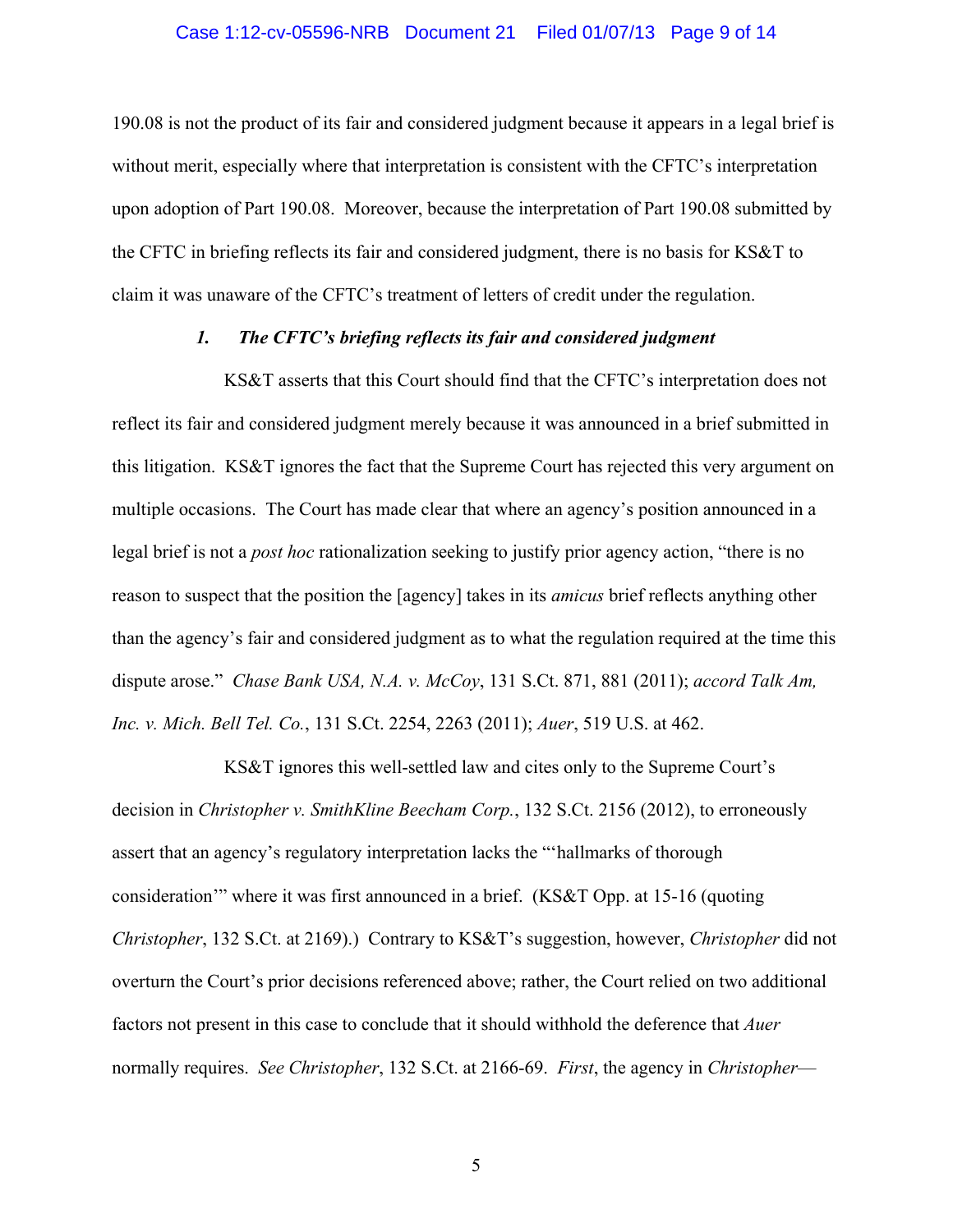#### Case 1:12-cv-05596-NRB Document 21 Filed 01/07/13 Page 10 of 14

unlike the CFTC here—announced inconsistent interpretations in a "series" of *amicus* briefs throughout the course of the proceedings in that case. *Id.* at 2165-66, 2169. *Second*, because the industry at issue had a "decades-long practice" of violating the regulation as interpreted by the agency in its *amicus* brief and because the agency had never taken any enforcement action in furtherance of its interpretation, the Court concluded that the only plausible explanation for this inaction was that the agency did not previously believe the industry's practice was unlawful. *Id.*  at 2168. Conversely, the CFTC's interpretation of Part 190.08 has been consistent throughout its briefing here and in *ConocoPhillips Co. v. Giddens*, Case No. 12-CV-6014 (KBF), and there is no issue as to lack of prior enforcement as the issue before this Court has never before arisen in an FCM liquidation. *See Talk America*, 131 S.Ct. at 2263 ("novelty alone is not a reason to refuse deference").

Moreover, KS&T's own papers refute its assertion that the CFTC's current interpretation does not reflect its well-reasoned judgment in that it conflicts with the interpretive guidance issued by the CFTC in promulgating Part 190.08 (the "Interpretive Guidance"). (KS&T Opp. at 16.) Disproving its own argument, KS&T concedes elsewhere that the Interpretive Guidance "excuses trustees from complying with default certification requirements" (*Id*. at 25 n.17) and is silent as to the "the treatment of expired letters of credit" (*Id.* at 3). KS&T's admissions illustrate that there is no conflict between the CFTC's Interpretive Guidance and its brief. Accordingly, "[t]here is simply no reason to suspect that the interpretation does not reflect the agency's fair and considered judgment." *Auer*, 519 U.S. at 462.

### *2. KS&T was on notice of the CFTC's interpretation of Part 190.08*

While KS&T does not raise the issue of notice, KS&T clearly had "fair warning" of the CFTC's interpretation of Part 190.08. The "fair warning" requirement is derived from the Due Process Clause's notice requirement. *See Christopher*, 132 S.Ct. at 2167 (citing *Gates &*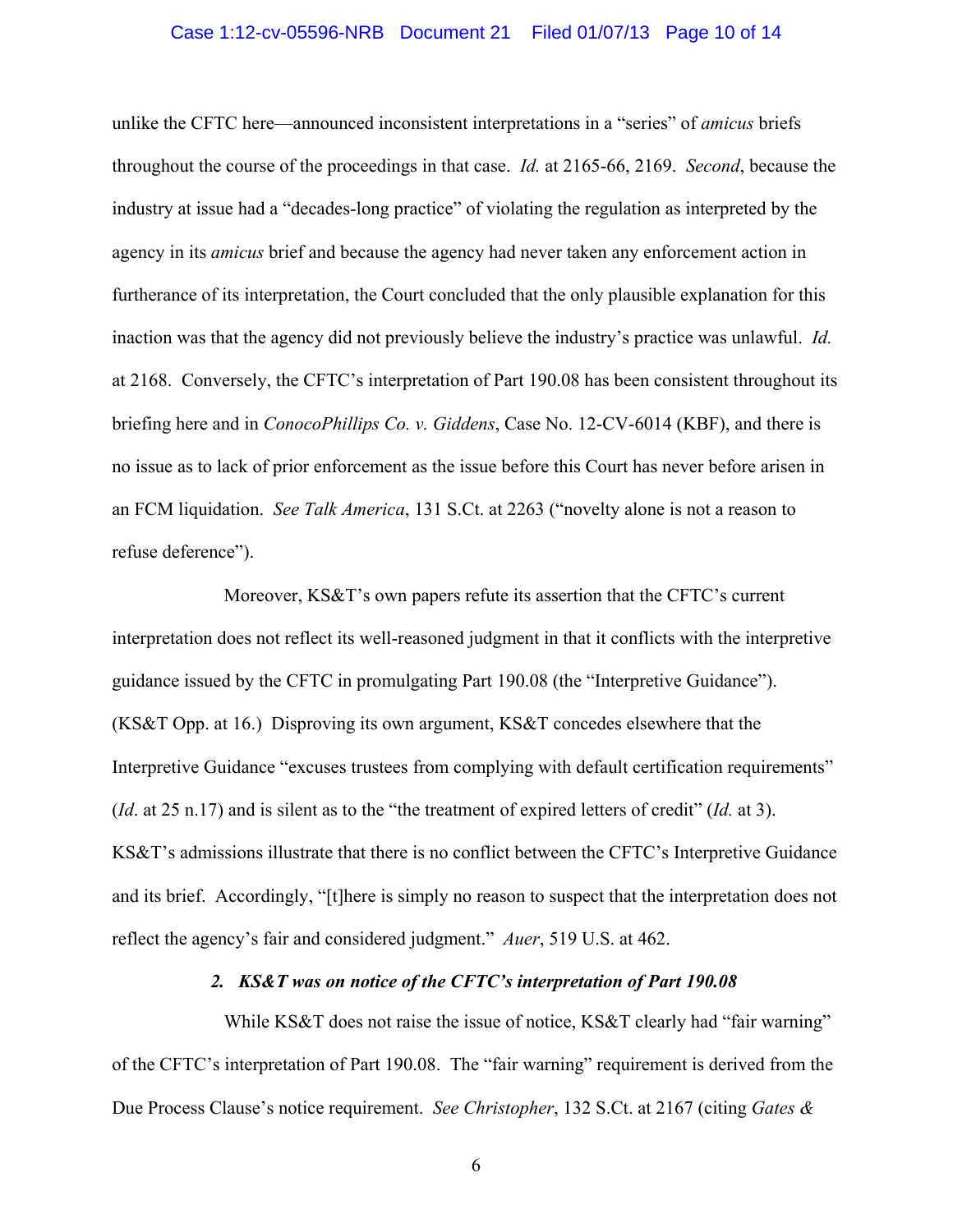*Fox Co. v. Occupational Safety and Health Review Comm'n*, 790 F.2d 154, 156 (D.C. Cir. 1986)). The notice standard applicable to civil regulations is less stringent than that which applies in the criminal context because, in addition to imposing less severe penalties, "businesses, which face economic demands to plan behavior carefully, can be expected to consult relevant legislation in advance of action." *Village of Hoffman Estates v. Flipside, Hoffman Estates, Inc.*, 455 U.S. 489, 498 (1982) ("Indeed, the regulated enterprise may have the ability to clarify the meaning of the regulation by its own inquiry, or by resort to administrative process."). Civil regulations satisfy due process "as a long as a reasonably prudent person, *familiar with the conditions the regulations are meant to address and the objectives the regulations are meant to achieve*, has fair warning of what the regulations require." *Rock of Ages Corp. v. Sec'y of Labor*, 170 F.3d 148, 156 (2d Cir. 1999) (emphasis added).

Here, the Interpretive Guidance expressly states that the CFTC "singled out" letters of credit for "special treatment" to make clear that a liquidating trustee would be entitled to the "full value" of the letter of credit "irrespective of its terms" which would become property of the customer estate subject to pro rata distribution. 48 Fed. Reg. at 8718; 46 Fed. Reg. at 57553. Nothing in the Interpretive Guidance limits a trustee's right to obtain the "full value." Therefore, the CFTC's determination that a letter of credit's expiration similarly does not limit a trustee's rights should be no surprise to KS&T given the Interpretive Guidance's clear statement of the CFTC's regulatory objective: "to assure that customers using a letter of credit to meet original margin obligations *would be treated no differently* than customers depositing other forms of non-cash margin or customers with excess cash margin deposits." 48 Fed. Reg. at 8718 (emphasis added). Accordingly, the CFTC's interpretation fulfills that objective, and KS&T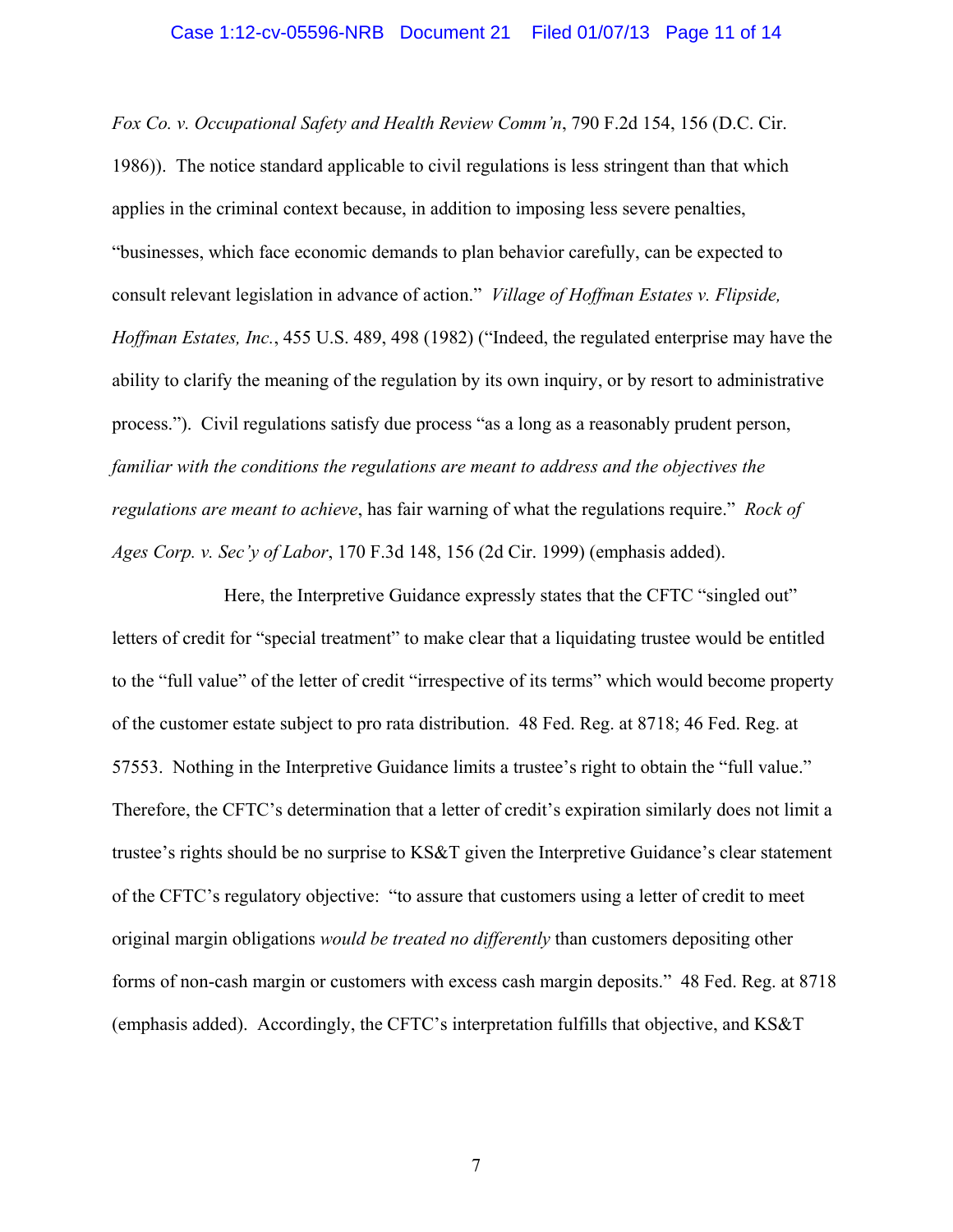### Case 1:12-cv-05596-NRB Document 21 Filed 01/07/13 Page 12 of 14

cannot establish that it did not have "fair warning" that the CFTC would support the Trustee's position in this case. *E.g., Rock of Ages* 170 F.3d at 156.

## <span id="page-11-0"></span>**II. THE CFTC'S INTERPRETATION OF PART 190.08 IS NOT PRECLUDED BY EITHER THE LEGAL CERTAINTY FOR BANK PRODUCTS ACT NOR STATE LAW**

#### **A. The LCBPA Did Not Impliedly Repeal Part 190.08**

<span id="page-11-1"></span>KS&T asserts that section 27a of the Legal Certainty for Bank Products Act (the "LCBPA"), enacted in 2000, implicitly repealed Part 190.08 by precluding the CFTC from "exercise[ing] regulatory authority" over letters of credit. Congress itself refuted KS&T's argument, making clear in enacting section 27a that its intention was *only* to "clarify what [was] already the *current state of the law*." 146 Cong. Rec. 27078 (2000) (emphasis added). Indeed, KS&T concedes that should the Court conclude the CFTC's brief is consistent with the Interpretive Guidance, then its reliance on section 27a is misplaced. (*See* KS&T Opp. at 19 & 20 n.14 (premising its argument on a finding that the CFTC's interpretation is "brand-new" and arguing that *Chevron* deference is not available because the CFTC "expressed its interpretation for the first time in a legal brief.").)

In addition, the LCBPA did not purport to curtail the CFTC's "exclusive" jurisdiction to regulate *futures contracts,* including the treatment of property used to margin those contracts in a FCM liquidation. *See* 7 U.S.C. § 2(a); 7 U.S.C. § 24(a). Thus, the CFTC's treatment of letters of credit under Part 190.08 is as valid today as it was when it adopted Part 190.08, and section 27a is not applicable. Moreover, in amending section 27a pursuant to the Dodd-Frank Act in 2010, Congress reaffirmed its approval of the CFTC's exercise of its regulatory powers—including Part 190.08—stating that the amendments "do not divest . . . the [CFTC] . . . of any authority derived from any other applicable law." 12 U.S.C. § 5301, Pub. L. 111-203, 2010 H.R. 4173, at Title VII, Subtitle A, Part II, § 743, 124 Stat. at 1735 (July 21,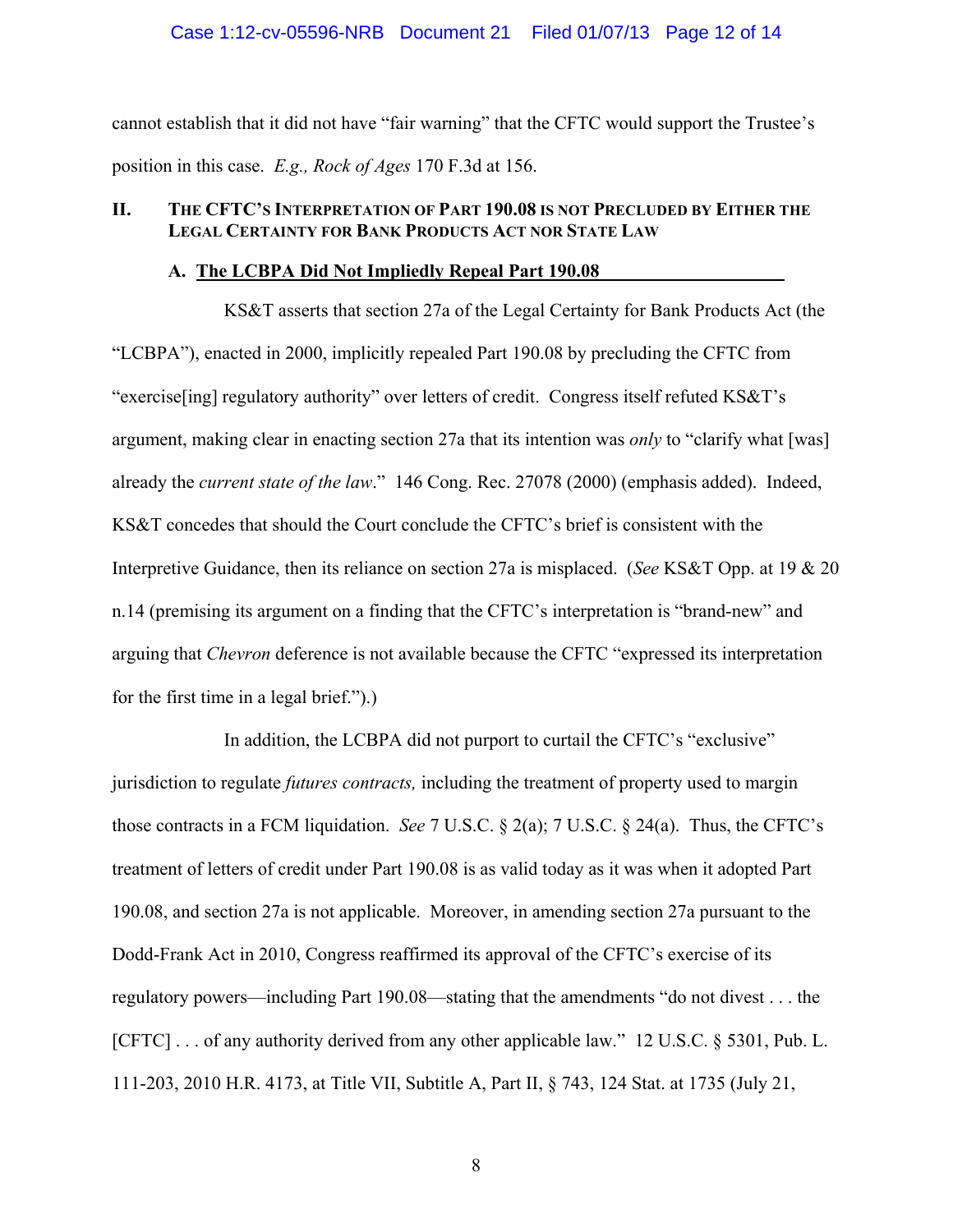#### Case 1:12-cv-05596-NRB Document 21 Filed 01/07/13 Page 13 of 14

2010). Given that "Congress is presumed to be aware of an administrative or judicial interpretation of a statute and to adopt that interpretation when it re-enacts a statute without change," *Forest Grove Sch. Dist, v. T.A*. 557 U.S. 230, 239-40 (2009), KS&T's assertion that section 27a implicitly repealed Part 190.08 is meritless, and the CFTC's interpretation is entitled to deference under *Chevron v. Natural Res. Def. Council, Inc.*, 467 U.S. 837, 843-44 (1984).

### **B. The CFTC's Interpretation of Part 190.08 is not Preempted by State Law**

<span id="page-12-0"></span>KS&T's contention that "the CFTC cannot preempt expiration dates in letters of credit" (KS&T Opp. at 21) is baseless. As an initial matter, KS&T's assertion that the CFTC's interpretation of Part 190.08 conflicts with state letter of credit law is moot because the Trustee is not seeking to enforce the Debtor's *contractual rights* by collecting the "full proceeds" of the 30.7 LOC from the issuing bank. Rather, the Trustee here seeks to enforce his *statutory right* to collect the "full proceeds" of the 30.7 LOC directly from KS&T pursuant to Part 190.08—an issue to which state letter of credit law is indisputably irrelevant.

Even assuming *arguendo* that state law applied here, KS&T has failed to demonstrate any conflict between Part 190.08 and state letter of credit law because KS&T did not—and cannot— identify any state letter of credit law provision that would prevent a party from agreeing to extend or eliminate expiration dates in letters of credit. *See, e.g.*, U.C.C. § 1- 102(3) (recognizing that "the effect of provisions of this Act may be varied by agreement"). By opting to participate in the CFTC's jurisdictional markets, KS&T agreed that all of its transactions would be subject to the CFTC's regulations, including Part 190.08 which, as shown above, eliminates any barrier (such as an expiration date) to the Trustee's right to collect the full face value of a letter of credit posted as margin. *See, e.g.*, *2 Tudor City Place Assocs. v. 2 Tudor City Tenants Corp.*, 924 F.2d 1247, 1254 (2d Cir. 1991) (holding under New York law that